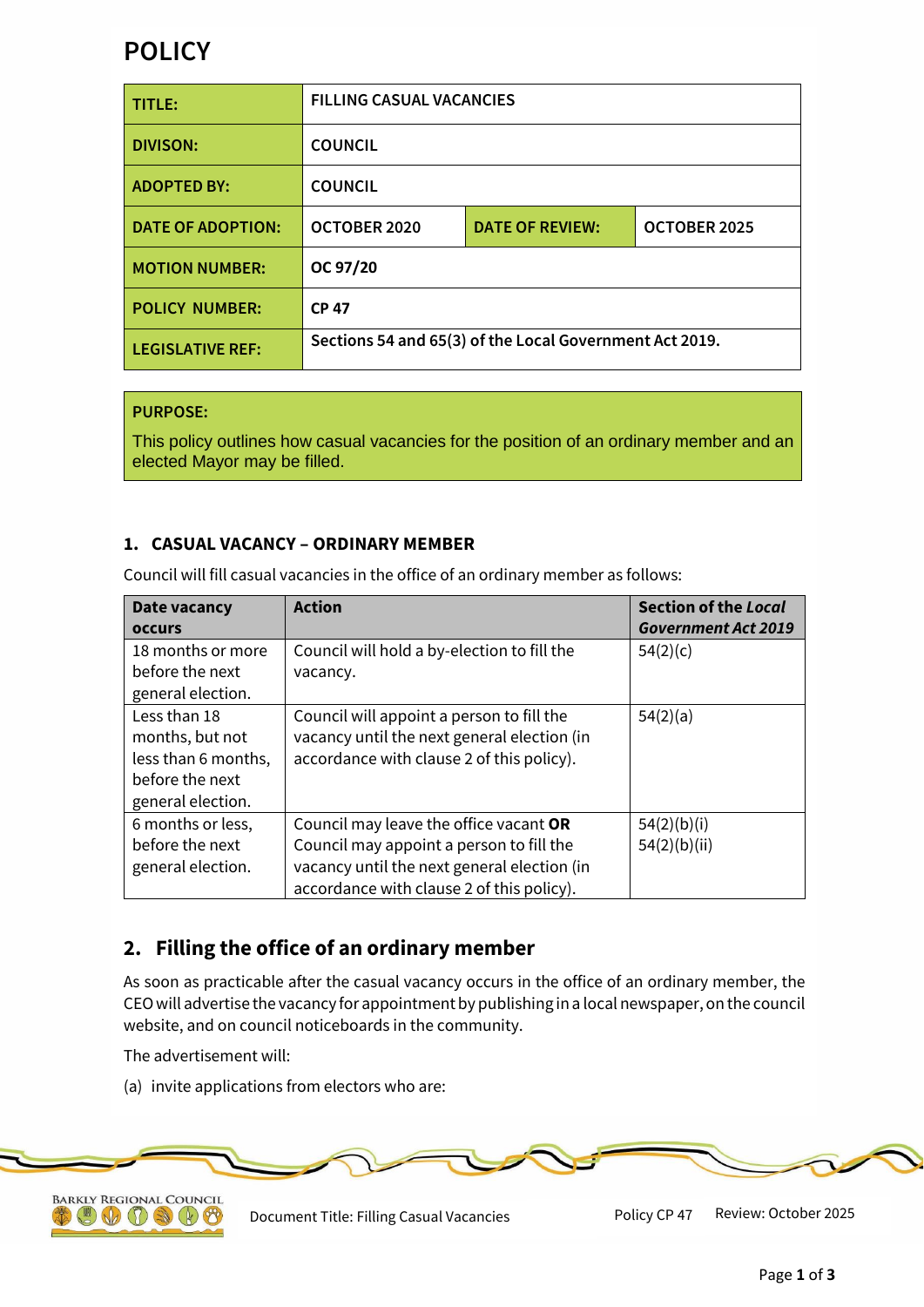- (i) eligible under section 46 of the Act; and
- (ii) enrolled in the relevant ward; and
- (b) invite applicants to provide a either a written statement (1 page) or video submission (3 minutes) that outlines why the person wants to be a council member and the qualities they would contribute to the Council; and
- (c) advise that the written statement or video submission of the applicant may be made public by the Council.

The closing date for applications will be *14* days from the date the advertisement is published in the local newspaper and on the council website.

As soon as practicable after the closing date, the CEO will provide copies of all applicant statements to all council members. At the next ordinary council meeting following the closing date, the matter is to be included as an agenda item for Council's consideration.

When appointing a person to be a council member, Council will give due consideration to:

- (a) the person's level of community involvement;
- (b) the person's suitability for the role; and
- (c) any other relevant matters.

Council will decide the appointment by resolution, with official commencement to the office of ordinary member to take place 7 days after the date of the resolution.

The CEO is to ensure the successful applicant is advised of their appointment to Council and that an induction to the position is undertaken as soon as practicable.

If council finds that there are no suitable candidates, of no applications are received then the casual vacancy will be readvertised, and the applications will be open for another 14 days.

#### **3. Casual vacancies – Mayor**

As election is the basis for filling the office of the *Mayor*, Council will fill casual vacancies in the office of the *Mayor* as follows:

| Date vacancy      | <b>Action</b>                                | <b>Section of the Local</b> |
|-------------------|----------------------------------------------|-----------------------------|
| <b>OCCULS</b>     |                                              | <b>Government Act 2019</b>  |
| 18 months or more | Council will hold a by-election to fill the  | 65(3)(a)                    |
| before the next   | vacancy in the office of the Mayor.          |                             |
| general election. |                                              |                             |
| Less than 18      | Council may appoint an existing council      | 65(3)(b)(i)                 |
| months, but more  | member to be the Mayor, by vote of existing  |                             |
| than 3 months,    | members (in accordance with clause 4 of this |                             |
| before the next   | policy).                                     |                             |
| general election. | Council may hold a by-election to fill a     | 65(3)(b)(ii)                |
|                   | vacancy in the office of the mayor.          |                             |
| 3 months or less  | Council may appoint an existing council      | 65(3)(c)(i)                 |
| before the next   | member to be the Mayor, by vote of existing  |                             |
| general election. | members (in accordance with clause 4 of this |                             |
|                   | policy).                                     |                             |